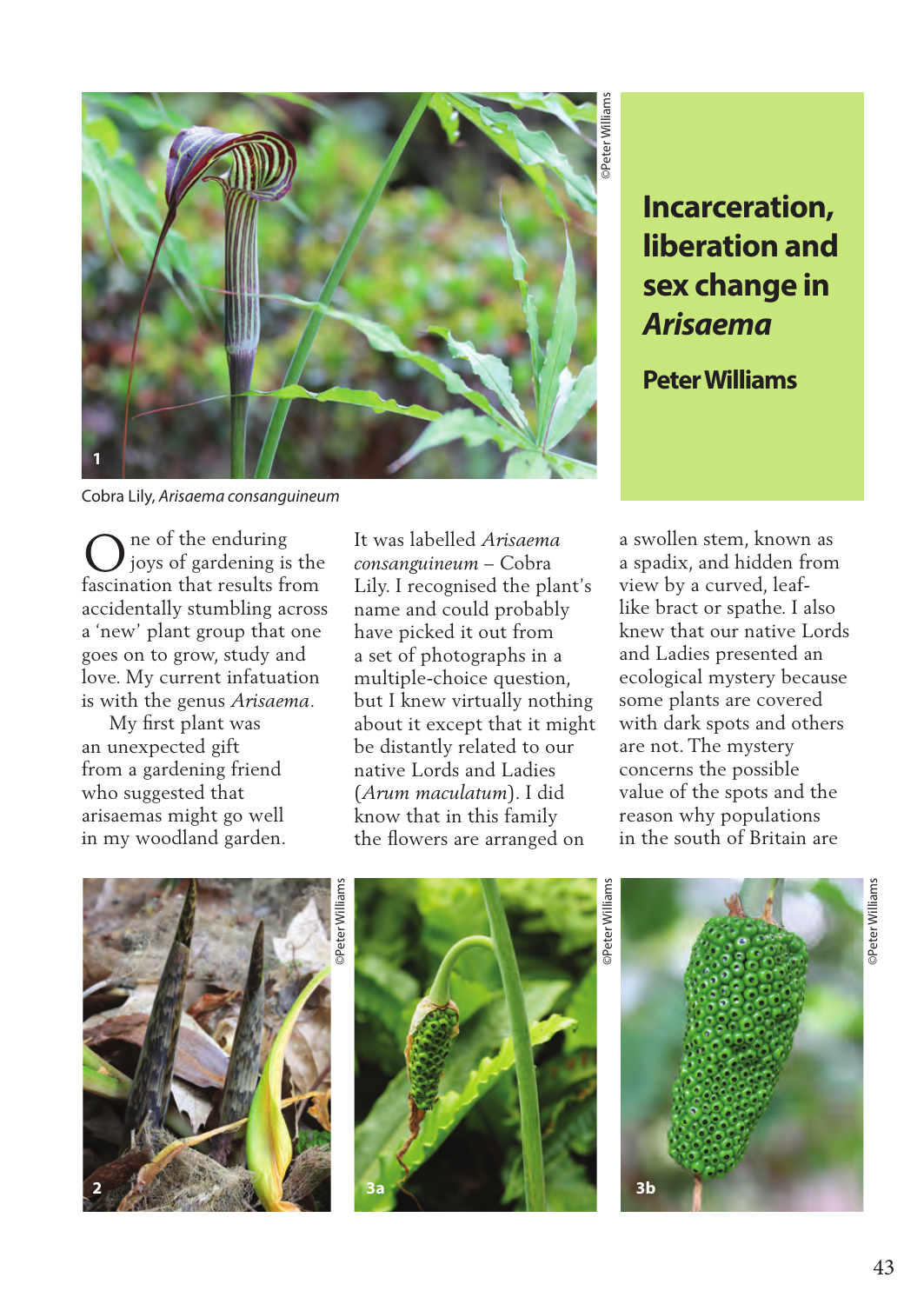heavily spotted, and those in the north are essentially unspotted.

 I put my new alien arisaema into that part of my polytunnel where I store impulse buys and other plants I don't immediately know where to plant. I really do intend to plant them in the garden very soon, but invariably they languish in the tunnel for weeks or even years. I realise that this really amounts to plant purgatory – a prison sentence with no planned parole that results, all too often, in serious neglect and death in custody.

 During this plant's incarceration, I noticed that it produced a large single leaf each year – I thought that this was interesting, but not so interesting that I was motivated to do anything with it. However, I must have become subconsciously attracted to the family because early one spring I bought another couple of

plants of the same species at a specialist plant fair. Again, I did little with the new plants apart from putting them in 'jail' along with the first specimen, and I certainly did not consider planting them out straight away.

 Later that year the first flowers appeared on my original captive plant and on one of the newly purchased specimens. When I saw the flower heads I immediately thought that these exotic, cobra-like beauties, would look wonderful planted near some ferns and a large *Podophyllum* 'Spotty Dotty' in a shady part of the garden. All three were immediately released from captivity. Sometimes you can sense that plants are 'overjoyed' to gain their freedom and are exactly suited to their new environment and this was certainly the case with my arisaemas. Their leaf and

stem colours became much brighter and straightaway they looked well and totally at home. Their flowers lasted for about three weeks, then faded before the plants collapsed in autumn. The following late spring, the plants emerged through the leaf litter like missiles from their bunkers! (fig. 2). They grew rapidly and reached a far greater size than in previous years and all flowered. I was delighted with how they looked in the garden and I became excited when the fading flowerhead of one of the plants started to swell, indicating that pollination had occurred and seeds could be expected. The fruits were bright green and very reptilian looking at first (figs 3a & b), and by November were turning red. At Christmas, the plant had totally collapsed and the bright scarlet fruit, completely ripened, was lying on fallen leaves (fig. 4).





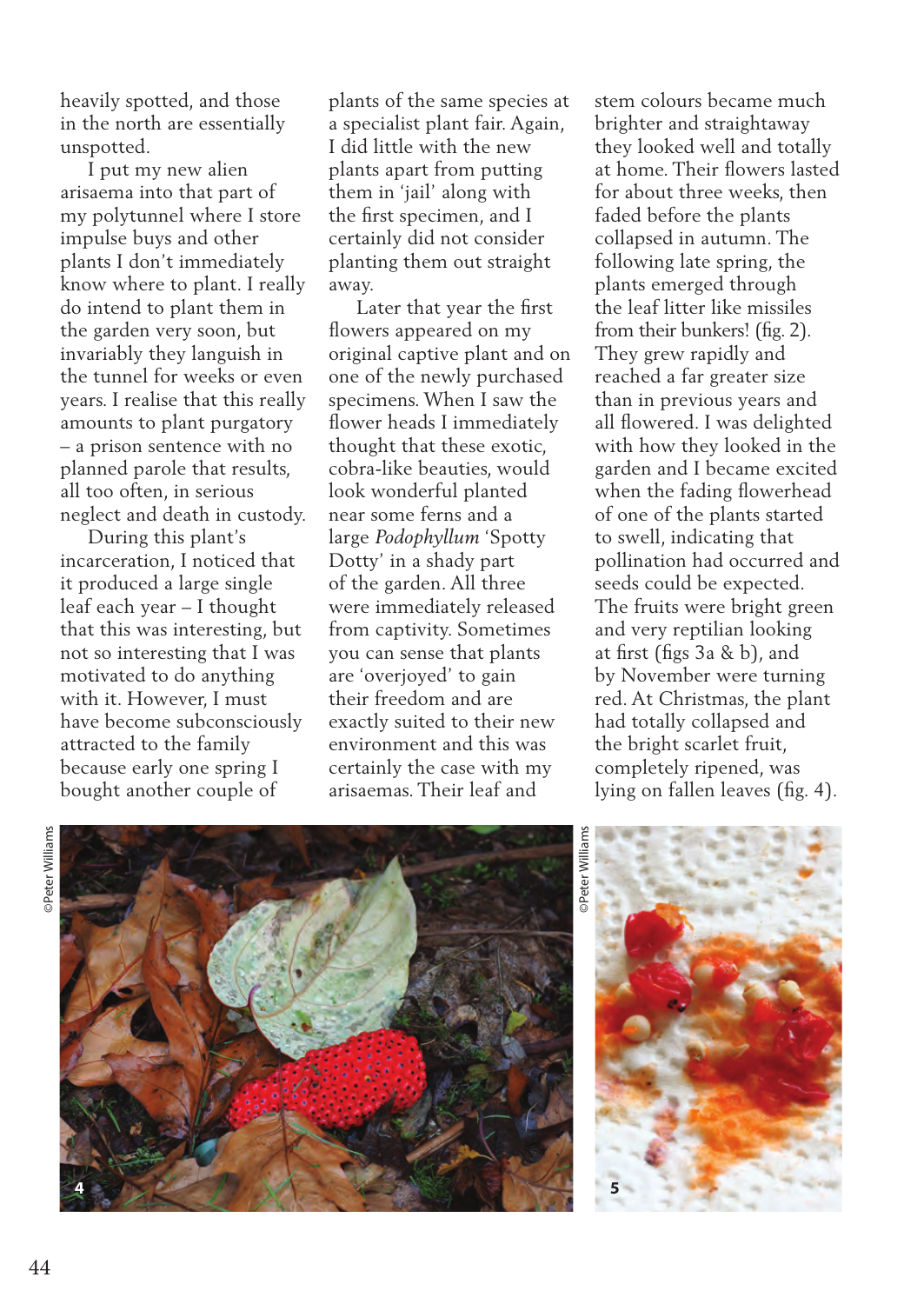Obviously I had to try to grow the seeds and a quick internet search revealed that they should be removed from the scarlet fruits, washed to remove a germination inhibitor (fig. 5), and could then be sown immediately without cold stratification. I ignored this last piece of advice because I routinely stratify many woodland species and acer seeds. I mixed the seeds with moist peat, put them into a small polythene bag and stored it in the salad drawer of our refrigerator for two months. I did, however, take note of the warning that the fruit contains crystals of oxalic acid that can be a skin irritant, so I wore teflon gloves for the extraction.

 Each fruit contained between one and three white seeds and I sowed half of the hundred or so seeds in a standard seed tray in late February. Germination began in mid-March and

the germination rate was very high. The young plants were composed of just a single entire leaf (fig. 6) that, after a few weeks' growth, became pale green and looked unhealthy. I thought at first that the seedlings were suffering from nutrient deficiency or a fungal disease, but fertilizer additions and fungicide applications had no effect, and the leaves died over

the next few weeks. I kept the seed tray under the glasshouse bench and the following May, seedlings re-emerged with trifoliate leaves. I then realised that the newly germinated seedlings of *Arisaema consanguineum* naturally have only a very short growing season and yellowing and death of the first leaf after just a few weeks of growth is quite natural.





©Peter Williams Peter Williams



**Peter Williams**